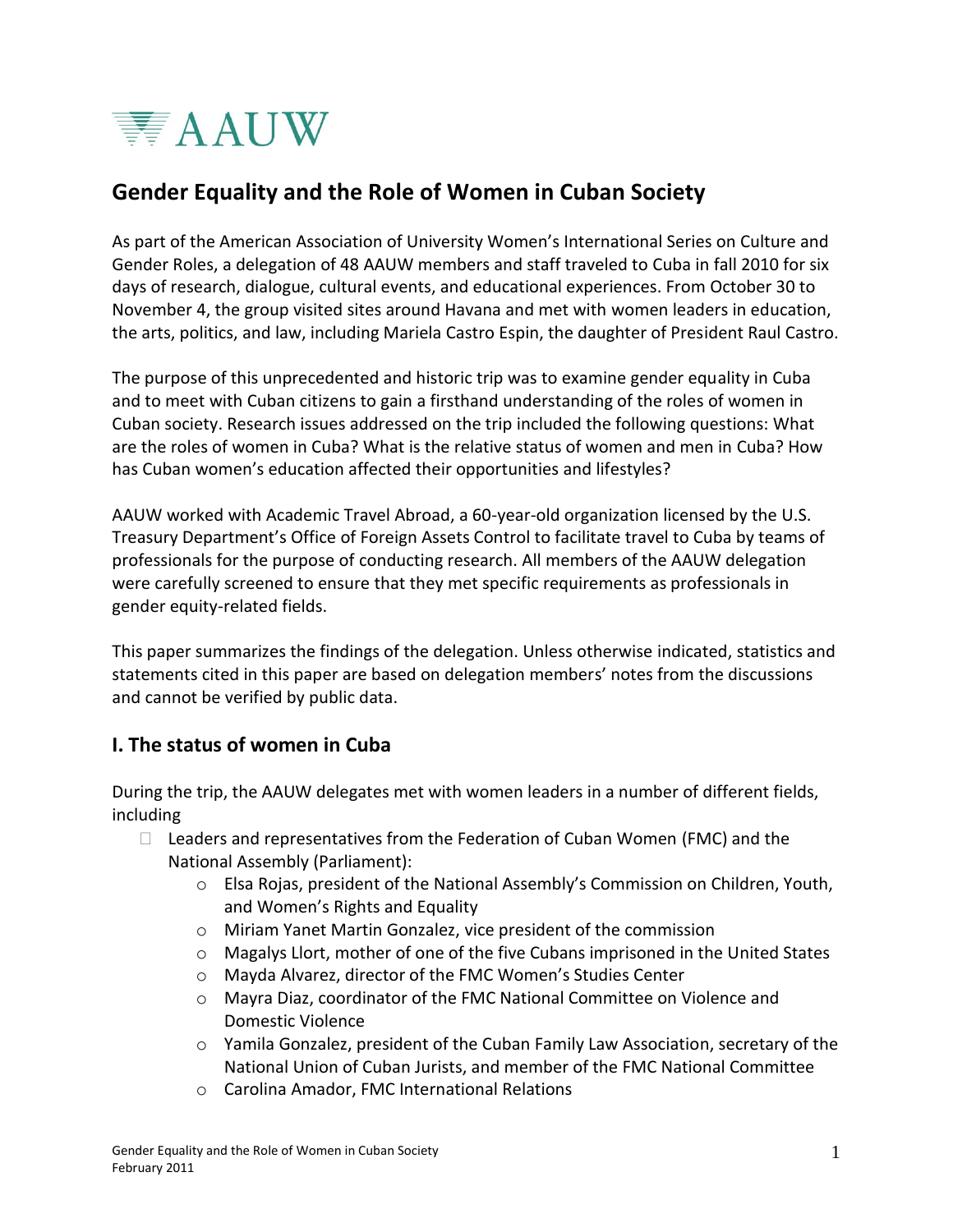- o Teresa Hernandez, member of the FMC National Secretariat
- o Magalys Arocha, member of the FMC National Secretariat
- □ Mariela Castro Espin, director of the National Center for Sex Education and Research (CENESEX)

Leaders at the University of Havana:

- o Cristina Lopez, vice rector
- o Milagros Martinez, Department of International Relations
- o Norma Vasallo, director of the Women's Studies Department
- o Anicia Garcia, director of the Institute for the Study of the Cuban Economy
- o Reynaldo Jimenez, director of FLACSO (Latin American Social Sciences Department)
- $\Box$  Elected leaders and members of the National Association of Writers and Artists of Cuba (UNEAC):
	- o Denia Alvarez, director of the Nicolas Guillen Foundation
	- o Marilyn Bobes, internationally renowned poet
	- o Mirta Yanez, internationally renowned author
- $\Box$  Specialists at the Cuban Institute for Friendship with the People (ICAP):
	- o Esperanza Luzbert, director of the North America Division
	- o Rita Olga Martinez, U.S. Department
- $\Box$  Leaders at the ISPEJV (Pedagogical Institute/University):
	- o Olga Lidia Reyes Piña, director of the Foreign Affairs Department
	- o Alicia Gonzalez Hernandez, director of the Department for Gender, Health, and Sex Education
	- o Professor Luisa Campa, director of the Literacy Museum
	- o Dr. Santiago Antonio Borges Rodriguez, from Latin American Reference Center for Special Education (CELAEE)
	- o Dr. Carmen Lidia Cobas, CELAEE
	- o Rosa María Masson, vice director of the Universidad Pedagógica de Postgrado (IPLAC)
- $\Box$  Josefina Vidal, director of the North America Department of the Cuban Ministry of Foreign Relations (MINREX)

Women in Cuba have enjoyed equality—at least on paper—since the days of the Republic (1976). However, the women leaders who met with the AAUW delegates explained that, in reality, Cuban women and girls have a long way to go before they achieve full equity. This was specifically confirmed by one speaker who observed that, "We have made progress, but we have more to achieve in the area of justice for women and children."

For example, several of the leaders described the challenges of achieving gender equity in dayto-day Cuban life, particularly in the home. Cuban law grants women and men equal rights and responsibilities in raising children, maintaining the home, and pursuing a career.<sup>1</sup> The leaders noted, however, that traditional sexist behavior and gender stereotypes persist, and laws requiring the equal division of household chores are not enforced. Consequently, women still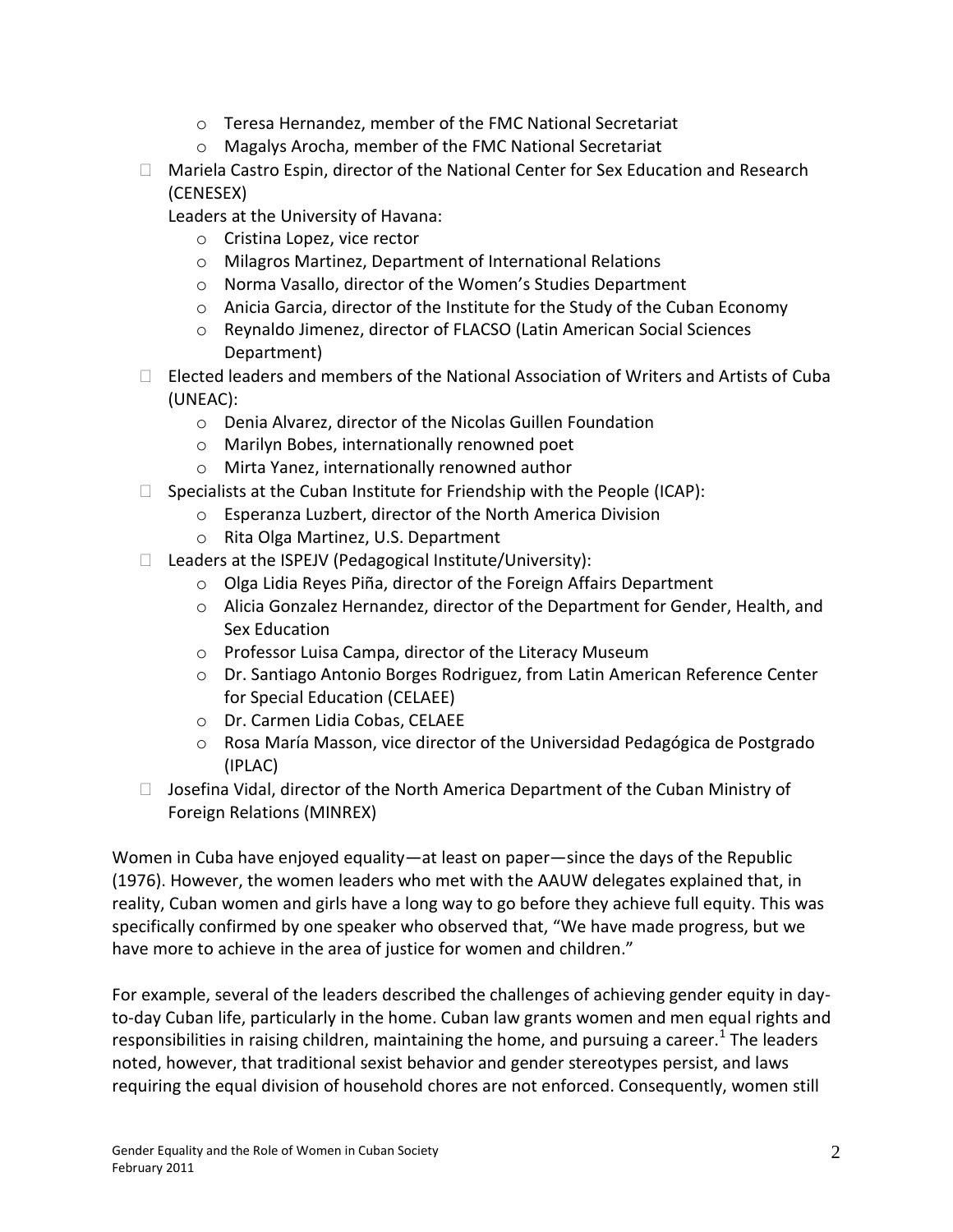bear the burden for performing the majority of household and caregiving responsibilities in addition to working outside the home.<sup>2</sup>

Working women who met with the AAUW delegation repeatedly mentioned their "double day." At the University of Havana, some speakers admitted that they turned down opportunities to take leadership positions at the university because they do not have a wife at home to make dinner and take care of the house. Additional comments, such as "Women work, but men have not learned to wash and cook" and "Men still don't understand what equity means," are further evidence of men's and women's unequal status in Cuban homes.

The delegates found that these women know they must work to break through this lingering machismo to attain true equity. As one speaker noted, "We do nothing in changing women if we do not also change men."

The struggle to balance work and home life is not unlike that faced by many women in the United States. In contrast to U.S. women, however, Cuban women lack access to basic, everyday items. Delegates found that Cuban supermarkets are rarely stocked with household essentials or convenience items such as frozen meals. Most families do not have access to modern conveniences, such as washing machines, dryers, microwaves, and dishwashers. Transportation can be challenging, as few women have their own cars. Summing up the situation, several women from the FMC said that it was difficult even to discuss gender equity when Cuban women face so many basic problems at home.

### **II. Employment**

The AAUW delegates learned that Cuban women benefit from universal access to work in all fields and that laws requiring equal pay for equal work have long been codified.<sup>3</sup> Despite the law and significant progress in some professions, women in Cuba still face formidable obstacles to achieving equality in employment.

#### **Women remain the minority in traditionally male fields, although progress is being made.**

Today, Cuban women figure prominently in the ranks of professional and skilled workers. Women make up 66 percent of the labor force in Cuba, and more than 70 percent of professionals in the country are women. Despite these impressive numbers, delegates repeatedly heard that Cuban women lead in the "helping" and teaching professions, while men dominate the "hard" sciences, information technology, and mathematical fields.

Speakers elaborated that while men continue to dominate the science, technology, engineering, and mathematics fields, medicine is considered to be more of a helping profession in Cuba, and women are well represented in this field. In 2009, 69 percent of health care workers, including doctors, were women. Women also make up 80 percent of the education workforce, and two-thirds of the lawyers and judges in Cuba are women. The legal profession,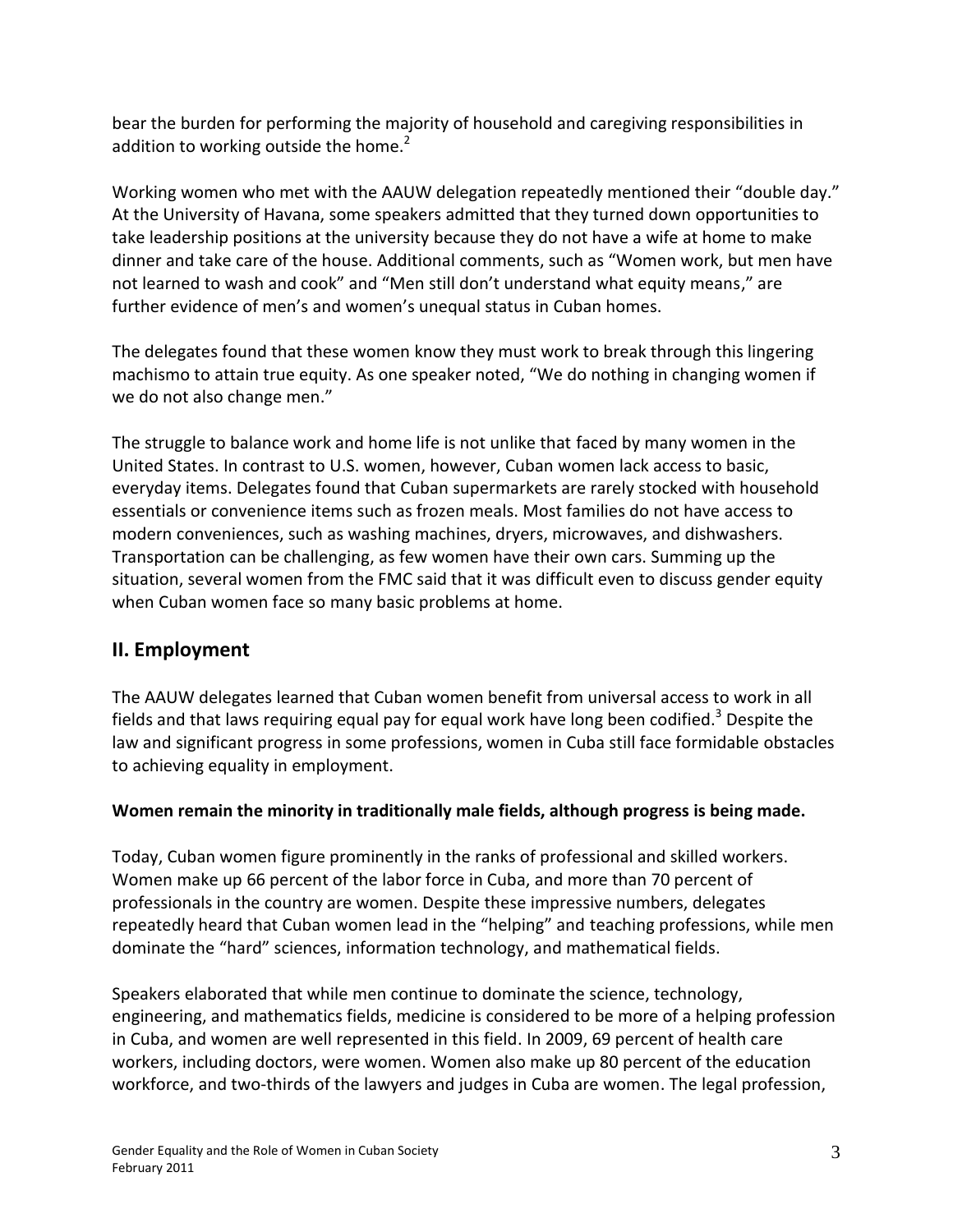however, does not enjoy nearly the same status or require the same educational prerequisites as in the United States.

Nevertheless, the delegates also heard promising accounts of Cuban women breaking through barriers and entering traditionally male fields. For example, 30 years ago only 5 percent of engineers in Cuba were women; today that number is 24 percent. In contrast, only about 11 percent of engineers in the United States are women.<sup>4</sup>

#### **Although women enjoy equal access to work, a glass ceiling exists.**

Cuban law grants women equal access to public leadership positions but, as delegates learned, women are underrepresented in the highest ranks of government and education.

Thus, although Cuba ranks higher than the United States in the proportion of women in the national legislature,<sup>5</sup> Cuban women still remain a minority in the country's National Assembly, making up 43.6 percent of the 614 member unicameral legislature. Nevertheless, this is substantially greater than women's representation in the U.S. Congress, where women make up about 17 percent of members in the House and Senate.

Women are well represented in education, too, but the number of women educators decreases as rank increases. Delegates learned that in Cuba, as in the United States, teaching is not seen as a high-status profession, particularly at the elementary school level. Consequently, there are more female than male teachers at the primary level, but there are more male than female teachers at the pre-university level.

Women are well represented among professors at the university level. Although women at the University of Havana were unfamiliar with the phrase "glass ceiling," they were well aware that women faculty members have not advanced to top university ranks at the same rate as men. They noted that even though women hold a number of senior university positions, deans have historically been men. Some notable exceptions at their university include the deans of the physics and biology departments and the outgoing dean of the chemistry department. Speakers also told delegates that the university has four women vice rectors or vice presidents. Again, delegates observed the similarity with traditional patterns in U.S. higher education.

Still, there has been progress in the area. For example, at the Center for Pedagogical Science, four out of five vice presidents and the center's deans are women.

## **III. Education**

During their visits to the University of Havana and the Enrique José Varona Higher Pedagogical Institute, AAUW delegates learned that women in Cuba enjoy the same access to education as men and play a prominent role in the education field. Women can go as far as they wish educationally, limited only by their performance on tests. In fact, women make up more than 80 percent of all university students and nearly 68 percent of university graduates. In the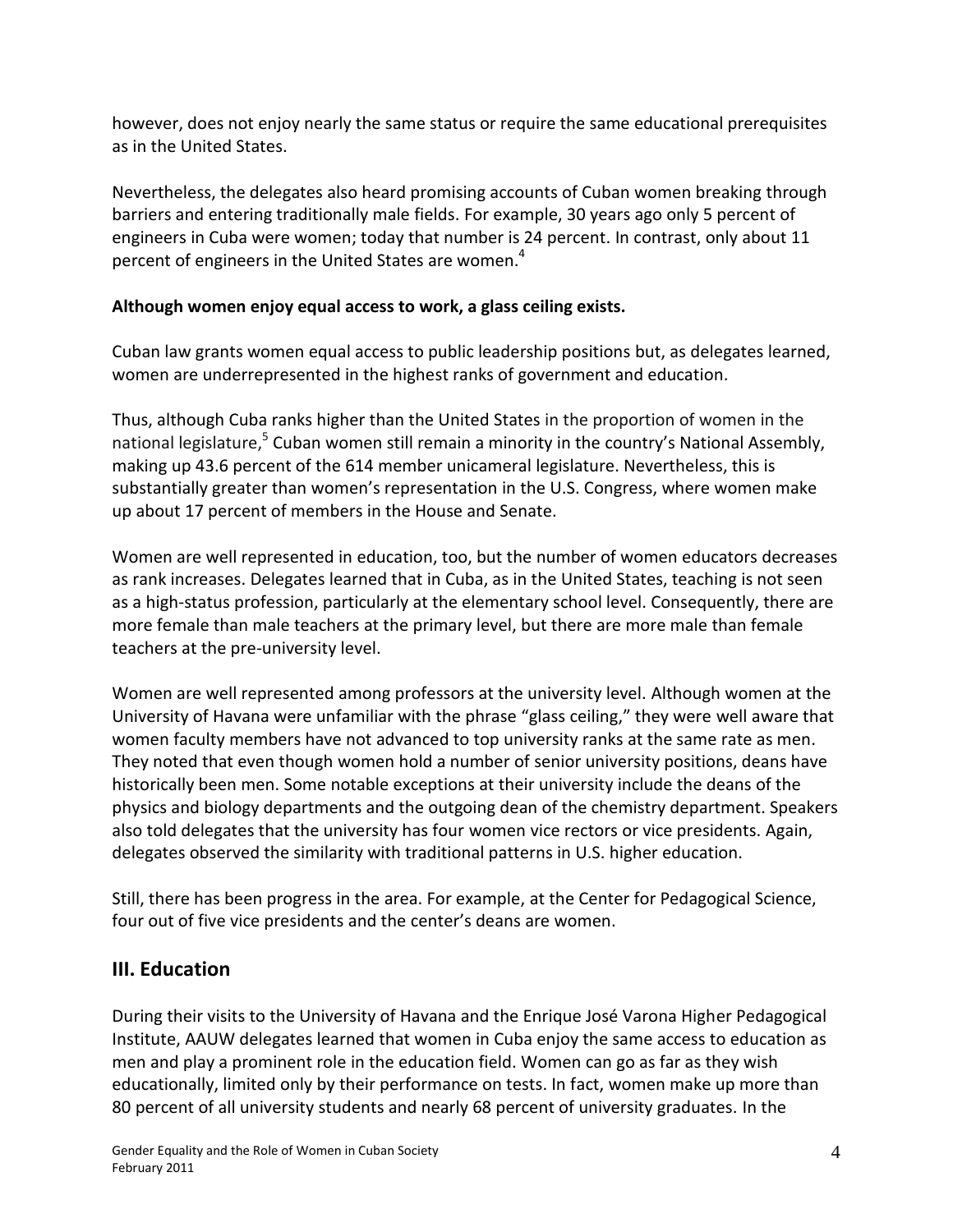United States, 57 percent of undergraduates at four-year institutions are women, and women earned 57 percent of bachelor's degrees in 2008.<sup>6</sup>

#### **Women in Cuba remain underrepresented in traditionally male fields of study.**

Despite these promising numbers, the delegates found the situation in Cuba to be similar to that in many countries around the globe—women make up the majority of students in social studies, medicine, and pedagogy but are a minority in the natural sciences, math, and technical studies. In Cuba, women make up 81 percent of medical students (women's grades in medical school are typically higher than men's), 72 percent of social studies students, and 70 percent of education students. By contrast, women make up only 46 percent of students studying the natural sciences and math, 37 percent of students in the technical sciences, and 30–40 percent of the engineering students.

#### **Women were instrumental in Cuba's 1961 campaign to eradicate illiteracy.**

Today, Cuba boasts a literacy rate (defined as those ages 15 and over who can read and write) of more than 99 percent, which is similar to the rate in the United States.<sup>7</sup> The delegates learned, though, that this was not always the case. In January 1961, 20.6 percent of Cubans could not read or write. To eradicate illiteracy, Fidel Castro launched a yearlong literacy campaign in which women played a critical role.

As part of the campaign, Castro dispatched 100,000 *brigadistas* to the countryside and later to the urban areas. More than half of the *brigadistas* (52 percent) were women. Three women, literacy pedagogy strategists, created the readers and training manuals used in the campaign, and the director of the literacy campaign was a woman. By the end of the year, the percentage of illiterate Cubans had decreased to approximately 3.1 percent, and all pupils were reading at at least a third-grade level. UNESCO was invited to observe the literacy campaign, and many countries have since modeled their own literacy campaigns on that of Cuba.

Several delegates asked speakers how Cuba ascertained "literacy" but found that the answers did not necessarily translate into what is considered established literacy. As a result, it may be somewhat difficult to make comparisons with U.S. literacy rates.

## **IV. Violence against women**

#### **Cuba does not have a separate law addressing domestic violence, and it remains a pressing social issue.**

Currently, Cuban law does not recognize domestic violence as a distinct category of violence, but it does prohibit threats and inflicting injuries, including those associated with domestic violence. Penalties for domestic violence are covered by the laws against assault and range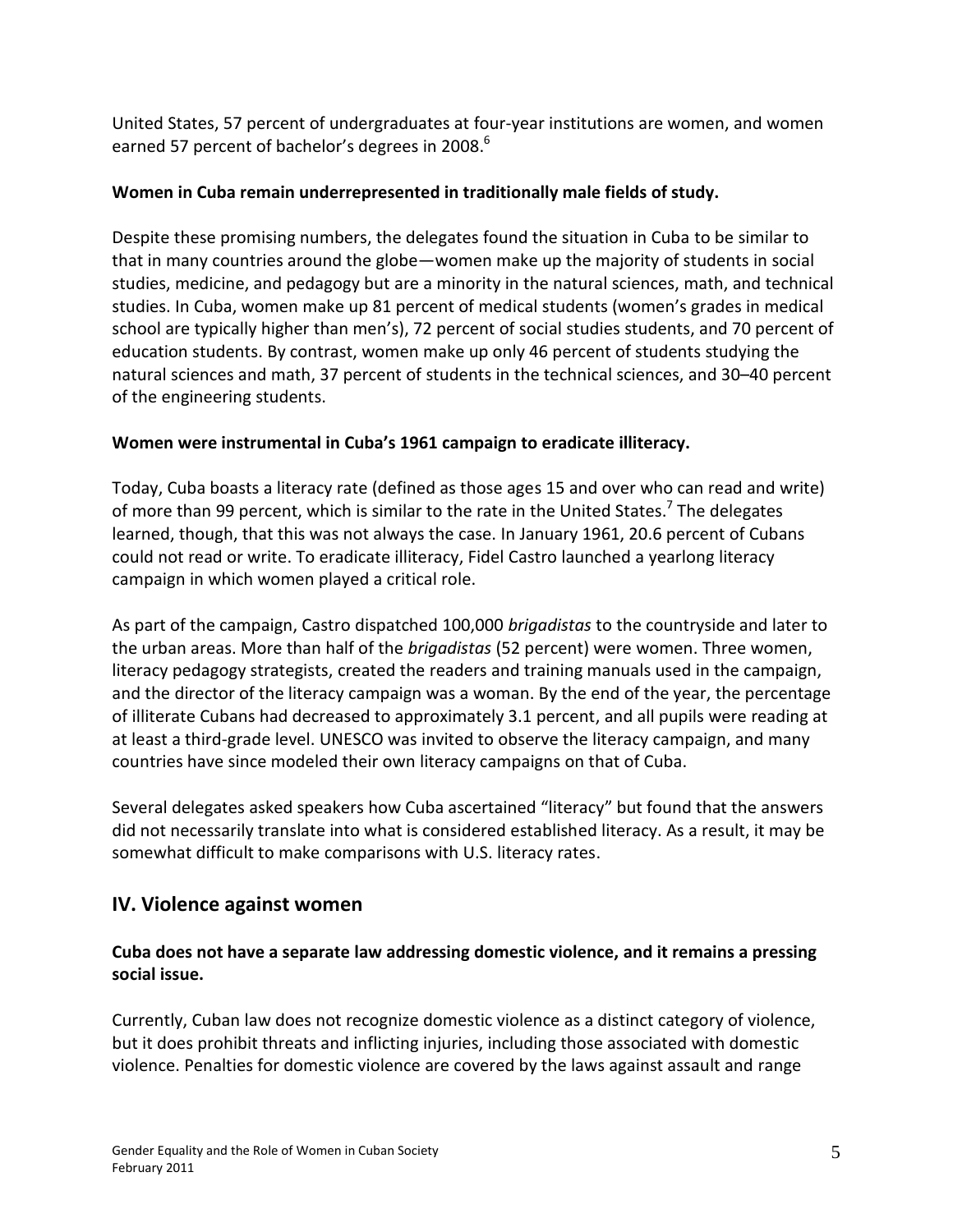from fines to prison sentences of varying lengths, depending on the severity of the offense.<sup>8</sup> The FMC told the AAUW delegates that it plans to submit draft legislation on family violence.

According the U.S. Department of State, human rights advocates report that violence against women is a problem in Cuba, and police often do not act on cases of domestic violence. The press rarely reports on violent crime, and the government has not released data on the extent of domestic violence. Nevertheless, the Comision Cubana de Derechos Humanos y Reconciliacion Nacional (CCDHRN) and the Cuban Chapter of the Latin American Federation of Rural Women report that domestic violence remains a serious problem.<sup>9</sup>

In 1997, the FMC created the Grupo Nacional para la Prevención y Atención de la Violencia Familiar, a national organization to study and coordinate measures to combat domestic violence and provide support to victims.<sup>10</sup> In addition, delegates learned that professional outreach and counseling currently span all municipalities in Cuba. Victims can file claims against abusers at the Office of Victim Rights and can denounce their abusers to the police. Victims also have access to state-provided mental health and sexual abuse therapies.

Speakers from the FMC explained how the Cuban Center for Forensic Medicine, the University of Havana, the media, and the police are working to raise awareness of the full spectrum of family violence, including physical, sexual, psychological, and verbal abuse. Women are also being trained to identify abuse such as marital rape, which was once seen as a husband's natural right but is now deemed an act of violence by law. Speakers added that there is a great need to train judges, prosecutors, and other specialists abroad so that they can return with models for reform.

### **Although prohibited by law, sexual harassment continues to be a problem in the workplace.**

Speakers from the FMC explained to delegates how the organization worked to modify the "public scandal" clause in the Cuban Criminal Code to include all sexual harassment. Cuban law currently provides penalties for sexual harassment, with potential sentences ranging from three months to five years of imprisonment. $^{11}$ 

In 2008, the law was applied most frequently to male supervisors abusing their power over female subordinates, according to the CCDHRN. The Cuban government did not release any statistics during the year on arrests, prosecutions, or convictions for sexual harassment offenses. Groups citing anecdotal evidence, however, claim that sexual harassment is widespread. $^{12}$ 

### **The FMC is working to prevent prostitution.**

Prostitution is legal for people over the age of 16, but pandering and economic activities facilitating prostitution, including room rentals, are illegal. $^{13}$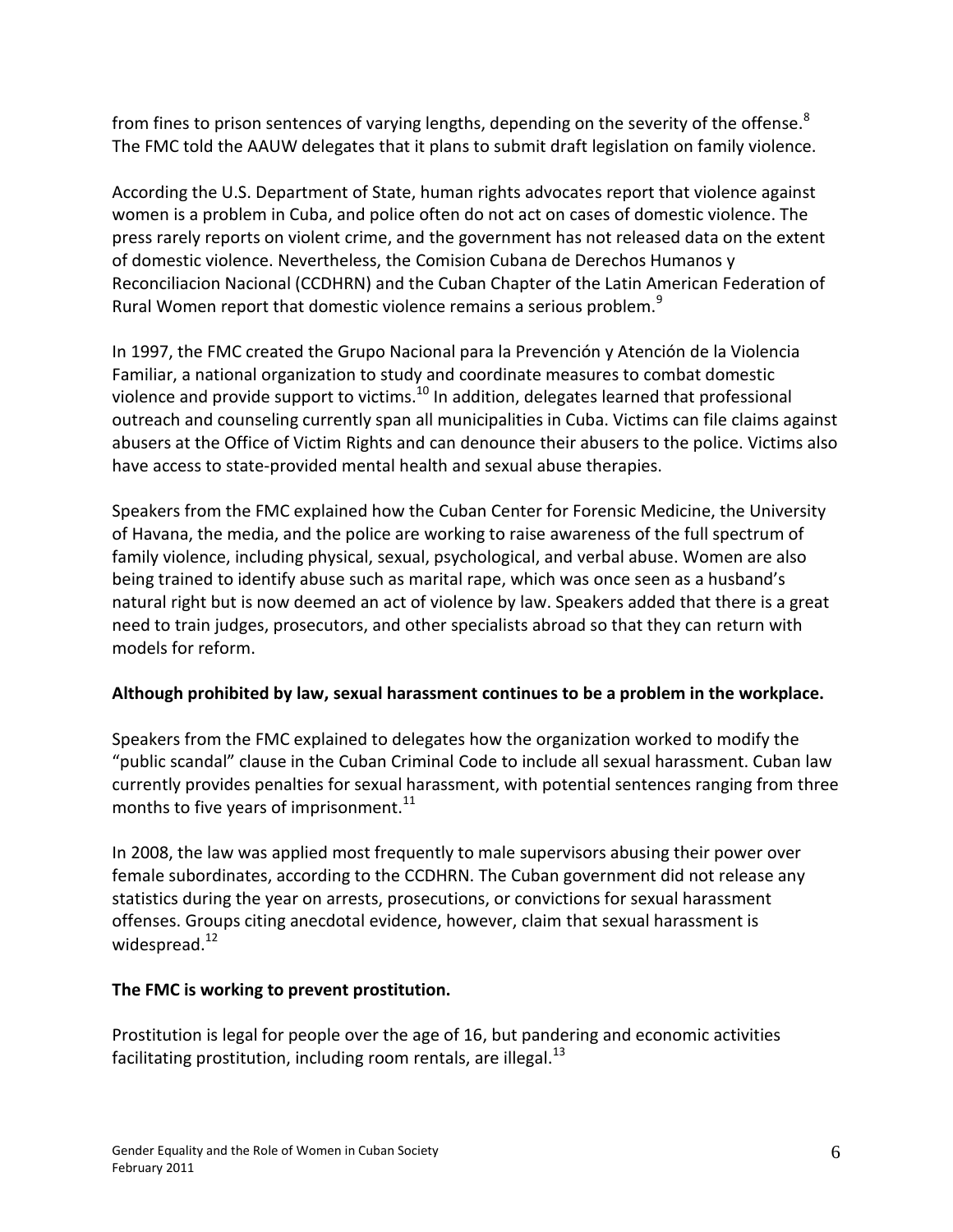Representatives from the FMC discussed the group's prostitution prevention work. Through grassroots efforts, the FMC seeks out women with training and a passion for health brigade or social work to provide anti-prostitution education and outreach. In 1997, the FMC also worked to reintroduce the ban on pimping and introduced a human trafficking ban.

# **V. Sexuality and reproductive rights**

Delegates learned that Cuban law currently contains many women-beneficial policies and that women are active in forging new policies. For example, reproductive choice is nested within the penal code, and all reproductive/sexual rights are geared toward ensuring the legal autonomy of women. For example, contraception and abortion have been provided to Cubans under the free national health care system since 1965.

Cuba also has a very generous maternity and parental leave policy that has developed over time as a result of the work of women's organizations. In 2003, an FMC-proposed law revised the maternal leave law to allow both fathers and mothers the opportunity to take leave from work. Women are entitled to maternity leave with full pay beginning six weeks before the birth of a child and 12 weeks after giving birth. After that, either the mother or father is eligible for 40 weeks of parental leave at 60 percent pay.<sup>14</sup> However, few fathers take advantage of this benefit.

#### **Abortions performed outside the national health care system are illegal.**

According to Mariela Castro Espin, the director of CENESEX, abortion was legal in Cuba before the revolution; however, it was extremely expensive. Many women sought illegal abortions at a cheaper cost, and botched abortions were a leading cause of mortality for Cuban women. In 1958, illegal abortion was the number one cause of death for women in Cuba.

After the revolution, the Cuban government put abortion under the Ministry of Public Health and criminalized all abortions performed outside the public health system to prevent deaths from postsurgical infection and malpractice. Abortion in Cuba is illegal if it is (1) done against a woman's will, (2) performed for a fee, (3) done by untrained personnel, or (4) performed outside the Cuban public health system. With this reform in place, the Cuban mortality rate from abortion complications has dropped significantly.

Access, however, appears to be an issue, and delegates reported that when they questioned one session speaker further about abortion in Cuba, she replied, "It is legal but expensive."

#### **Sex education is taught in all Cuban schools.**

Cuba first began teaching sex education in schools in the 1990s. Today, sex education content has been mainstreamed into all levels of Cuban education, from pre-K to the doctoral level. For example, condom use is discussed in primary school onward. Educators teach the concept that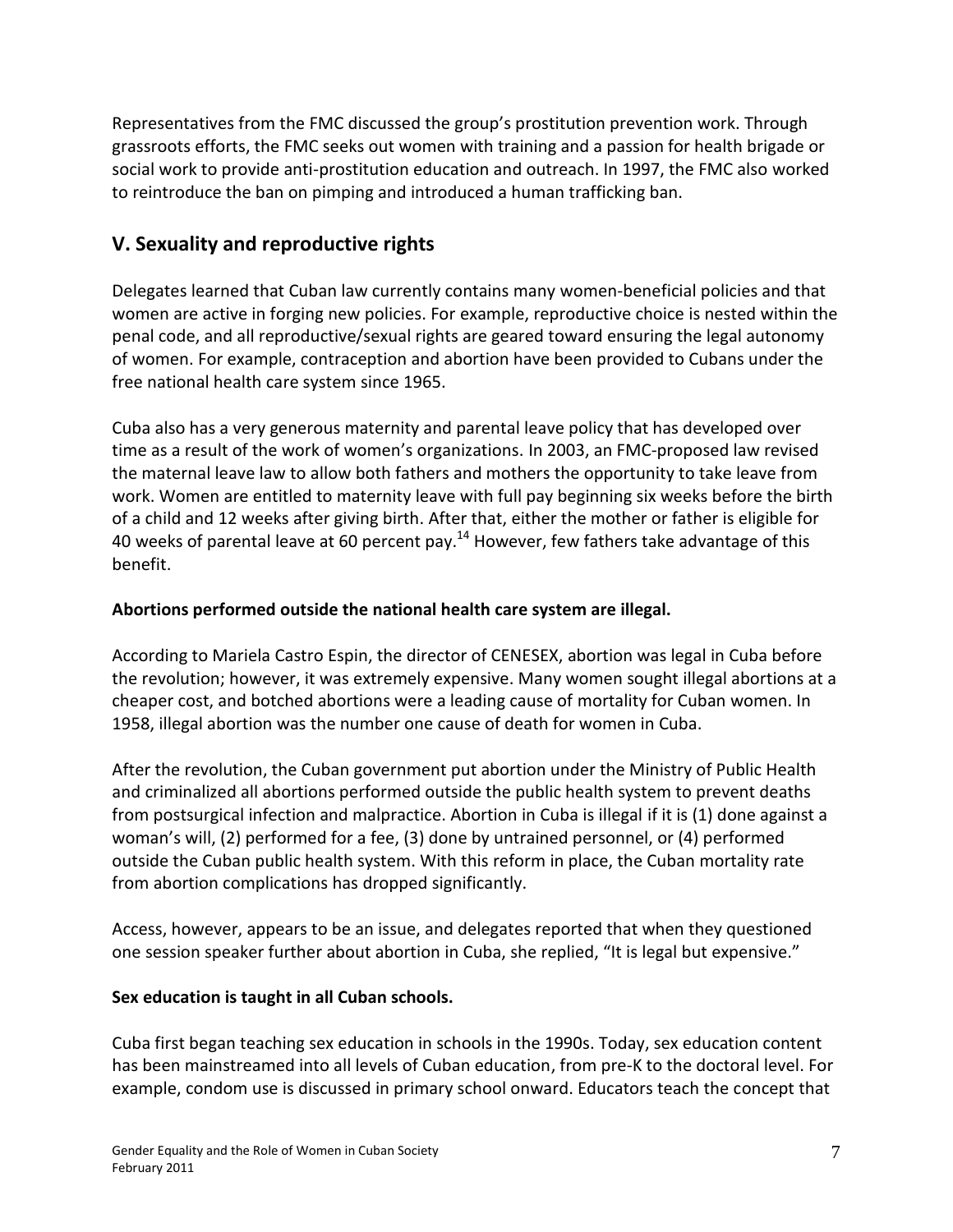"no means no" and that one must say no to any nonconsensual sexual experience. The curriculum also teaches contraception versus abortion as the first line of pregnancy prevention. Educational outreach has been credited with helping to lower the country's teen pregnancy rate. CENESEX creates the sex education curriculum promulgated throughout all levels of the Cuban education system.

Delegates learned, however, that the system has its weaknesses. As a result of varying pedagogical levels among teachers, personal prejudices against homosexuality (see the section below), for instance, can transmit to students as state-mandated sex education.

#### **Groups are working to overcome homophobia in Cuban society.**

During their meeting with Castro Espin delegates also learned that, despite some progress, significant work remains to be done in overcoming lingering machismo and homophobia in Cuban society. State agencies, including CENESEX, are performing scientific research on the roots of Cuban homophobia to see what messages will most successfully undercut discrimination and promote sexual diversity in Cuban society.

For example, to break through lingering machismo and redefine Cuban masculinity, CENESEX is producing cartoons for adolescents to help them deal constructively with new courtship norms (that is, that males should try to court—not conquer—girls). CENESEX also shows films to generate public debate on changing gender roles and sexual diversity.

A commemoration of International Day Against Homophobia continues to be held annually in Cuba. In addition, proposed changes to the 1975 Family Code seek to protect the rights of lesbian, gay, bisexual, and transgender family members and grant the right of same-sex unions.

## **VI. Conclusion**

This paper summarizes the major findings from the AAUW delegation's six days in Cuba. A key finding from this historic trip is that despite differences in backgrounds, politics, governments, and access to services, women in Cuba are dealing with many of the same issues as women in the United States—including work-life balance, gender stereotypes in employment and education, domestic violence, and discrimination based on sexual orientation. Additionally, as in the United States, women in Cuba have made significant progress over time but barriers remain.

In Cuba, despite laws to support gender equality in education and the workplace, women are underrepresented among the highest ranks of the government and educational leadership. Laws to promote gender equality in the home have also been ineffective in overcoming gender stereotypes and lingering machismo. Like AAUW in the United States, groups in Cuba are working passionately to break through remaining barriers so that all women and girls have a fair chance. This discussion does not end with the delegates' return to the United States.